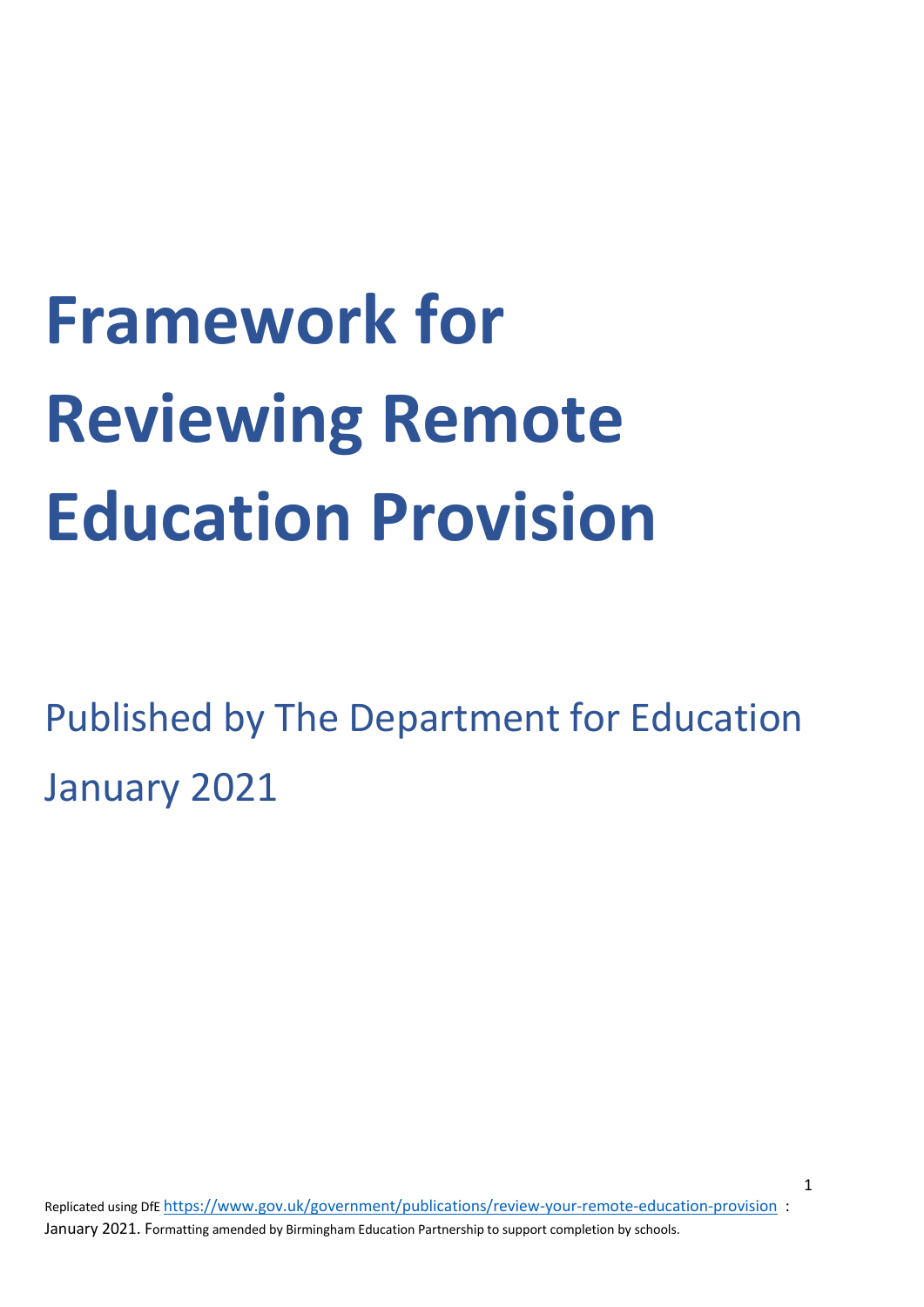# **Summary**

This framework has been produced to support schools in England to identify the strengths and areas for improvement in their remote education provision, and to signpost them to resources that can help them improve their practice.

#### **Who this publication is for**

This guidance is for multi-academy trust (MAT) leaders, school leaders and governors in England.

#### **Aims of the framework**

This framework aims to help MAT leaders, school leaders and governors in England to:

- identify the strengths and areas for improvement in their school or trust's remote education provision
- find resources (including training), guidance and networks to help them improve their provision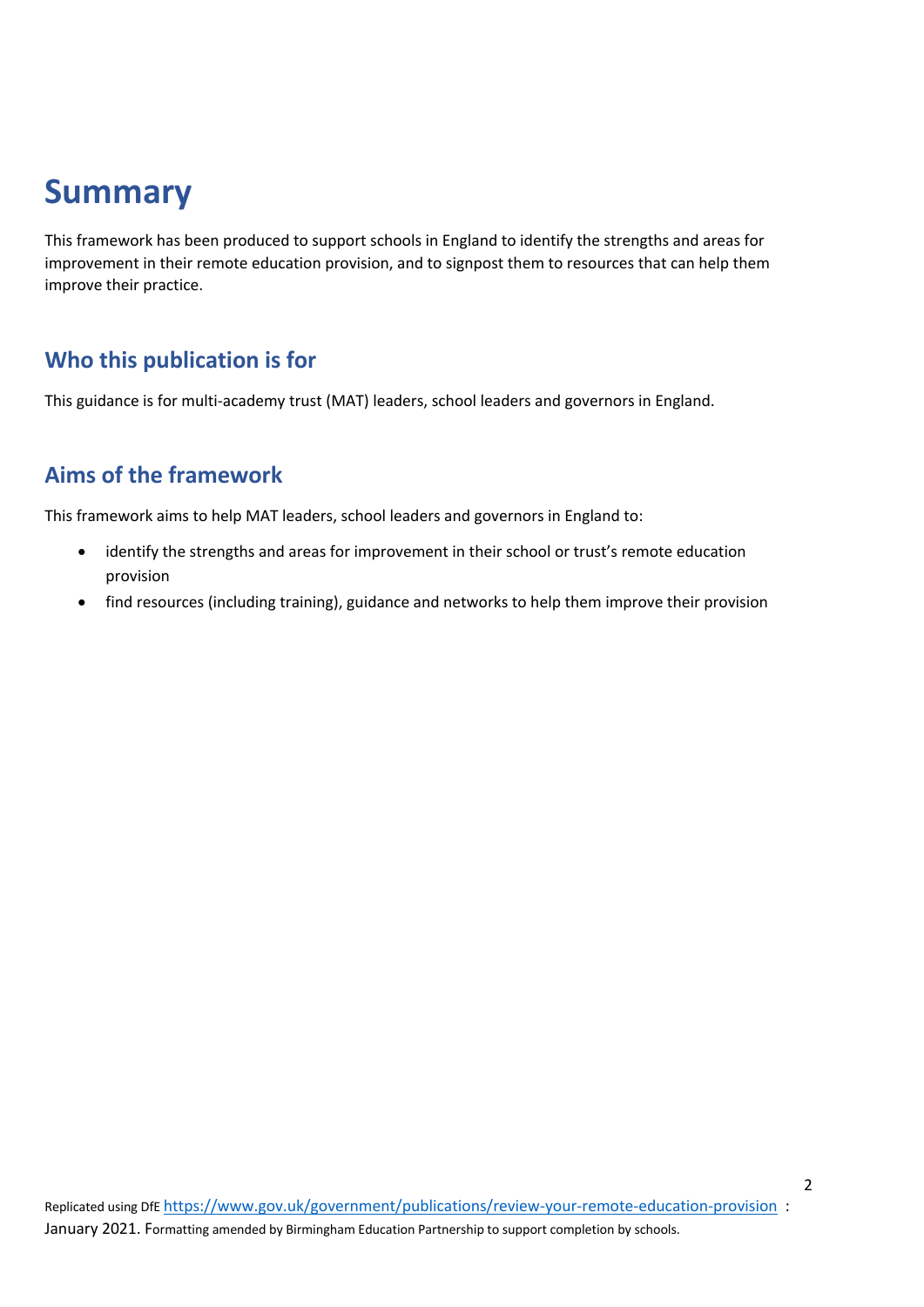# **Framework purpose**

Where pupils need to self-isolate, or there are national or local restrictions in place requiring pupils to remain at home, DfE expects schools to be able to immediately provide them with access to remote education. Full expectations for remote education provision, including on delivering remote education safely, are set out in the schools' guidance and the COVID-19 guidance for FE providers. Whilst the context and challenges will differ for each school, many elements of effective safe practice in remote education will be relevant to all schools.

This framework is not intended as a compliance or accountability tool. It is not statutory, and you can adapt it to fit your school context.

The framework differs from the remote education template, which is a high-level summary of remote education provision for parents, carers and pupils. The review framework is for internal school/trust use and to support detailed discussions with staff and governors in schools on appropriate next steps.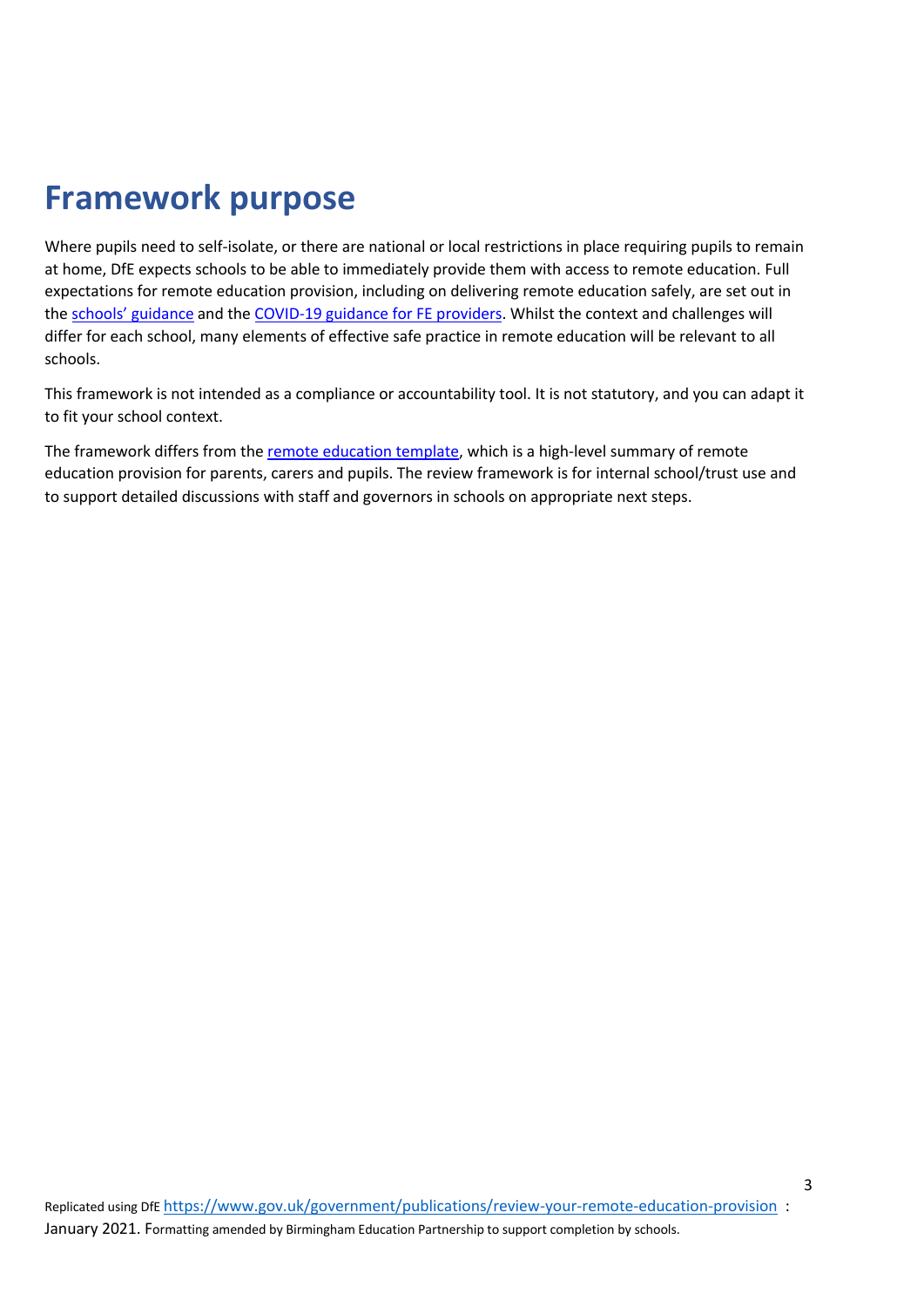# **Using the framework**

You can work through the entire framework to identify strengths and areas for improvement in remote education with your senior leadership team (taking approximately 1 hour to complete as a group) or focus on specific sections that have been previously identified as priorities.

The framework will help you to have conversations with all stakeholders within the school community (for example, staff, governors, parents) about your school's remote education provision.

The framework can help you meet basic requirements using the resources and tools you currently have (digital or physical), and to take your remote education provision further. School leaders should allocate a score to each statement where possible, identify strengths and areas for improvement, and discuss next steps with members of the senior leadership team (SLT) and governors. The framework offers suggested actions and links to relevant support depending on scores and any gaps identified.

You can use the framework more than once to adopt practical steps and move from the "identifying" stage to the "sustaining" stage, to embed a sustainable strategy for remote education.

#### **Scoring**

The scoring below provides a structure to identify the school's current position in relation to its remote education practice across the 6 categories within the framework. Assessing each category in this way will help school leaders identify areas of strength and those needing further work.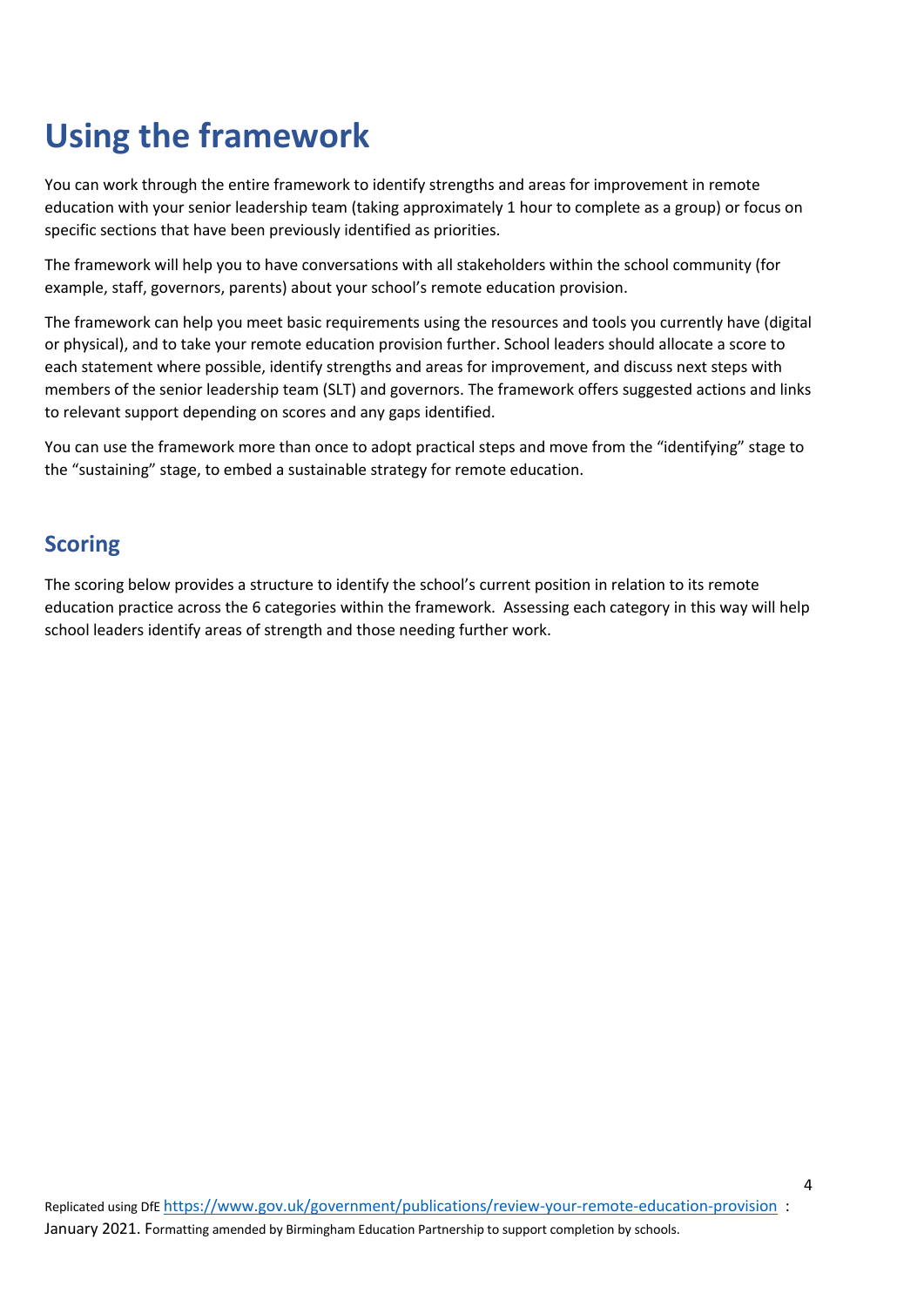# **Framework for Reviewing Remote Education Provision**

| School Name         | Osborne Primary School  |
|---------------------|-------------------------|
| <b>Completed By</b> | M Gay and J Heathershaw |
| Date                | 18.1.2021               |

#### **Scoring**

| 1. Identify         | Not yet in place or there are major gaps.                                          |
|---------------------|------------------------------------------------------------------------------------|
| 2. Develop and Plan | Identified gaps but a plan is being developed to address them.                     |
| 3. Implement        | In the process of implementing systems and practices to address this.              |
| 4. Embed            | Practices and systems are in place with minor gaps.                                |
| 5. Sustain          | Practices and systems are fully embedded, and there are examples of best practice. |

### **Leadership**

School leaders have a clear vision and approach for remote education, and maintain awareness of any issues or barriers related to effective delivery.

| Approach                                                                                                                                                                                                                                                   | <b>Strengths</b>                                                                                                                                                                                                                                                                                                       | Gaps                                                                                                         | <b>Score</b><br>(1 to 5) | Potential actions and resources if score is 1 or 2                                                                                                                                                                                                                                                                                                                                                       |
|------------------------------------------------------------------------------------------------------------------------------------------------------------------------------------------------------------------------------------------------------------|------------------------------------------------------------------------------------------------------------------------------------------------------------------------------------------------------------------------------------------------------------------------------------------------------------------------|--------------------------------------------------------------------------------------------------------------|--------------------------|----------------------------------------------------------------------------------------------------------------------------------------------------------------------------------------------------------------------------------------------------------------------------------------------------------------------------------------------------------------------------------------------------------|
| Remote education plan<br>There is a plan in place for remote education<br>and a senior leader with overarching<br>responsibility for the quality and delivery of<br>remote education, including that provision<br>meets expectations for remote education. | IT and Remote Learning Lead is supported<br>by HT, is as effective provision of devices,<br>wifi access and data.<br>'School leaders are making every effort to<br>serve the needs of the pupils and the<br>parents while themselves operating in<br>challenging circumstances.' School<br>performance review 13.01.21 | Consistent parental issues due to lack of<br>expertise or accessing in line despite having<br>the provision. |                          | To help develop your remote education plan:<br>The EdTech Demonstrator Programme provides<br>resources to support schools and colleges. This includes<br>short videos developed by schools and colleges, and<br>guidance on how to embed digital technology to<br>support remote education.<br>GOV.UK has brought together school-led webinars to<br>share best practice in setting up remote education. |
| The plan is underpinned by high expectations to<br>provide the quality delivery of a planned<br>curriculum for all (including vulnerable children<br>and children with SEND), which is aligned as<br>close as possible to the in-school curriculum.        | Adapted Spring curriculum used for all<br>remote sessions and direct teaching in<br>school, sharing and following the dfe<br>remote learning expectations.                                                                                                                                                             | Monitoring schedule of remote learning<br>identifies best practice                                           |                          | Cyber security in schools: questions for governors<br>and trustees gives guidance on how to remain<br>cyber-secure.<br>Refer to Oak National Academy for help to deliver a<br>planned curriculum for all.                                                                                                                                                                                                |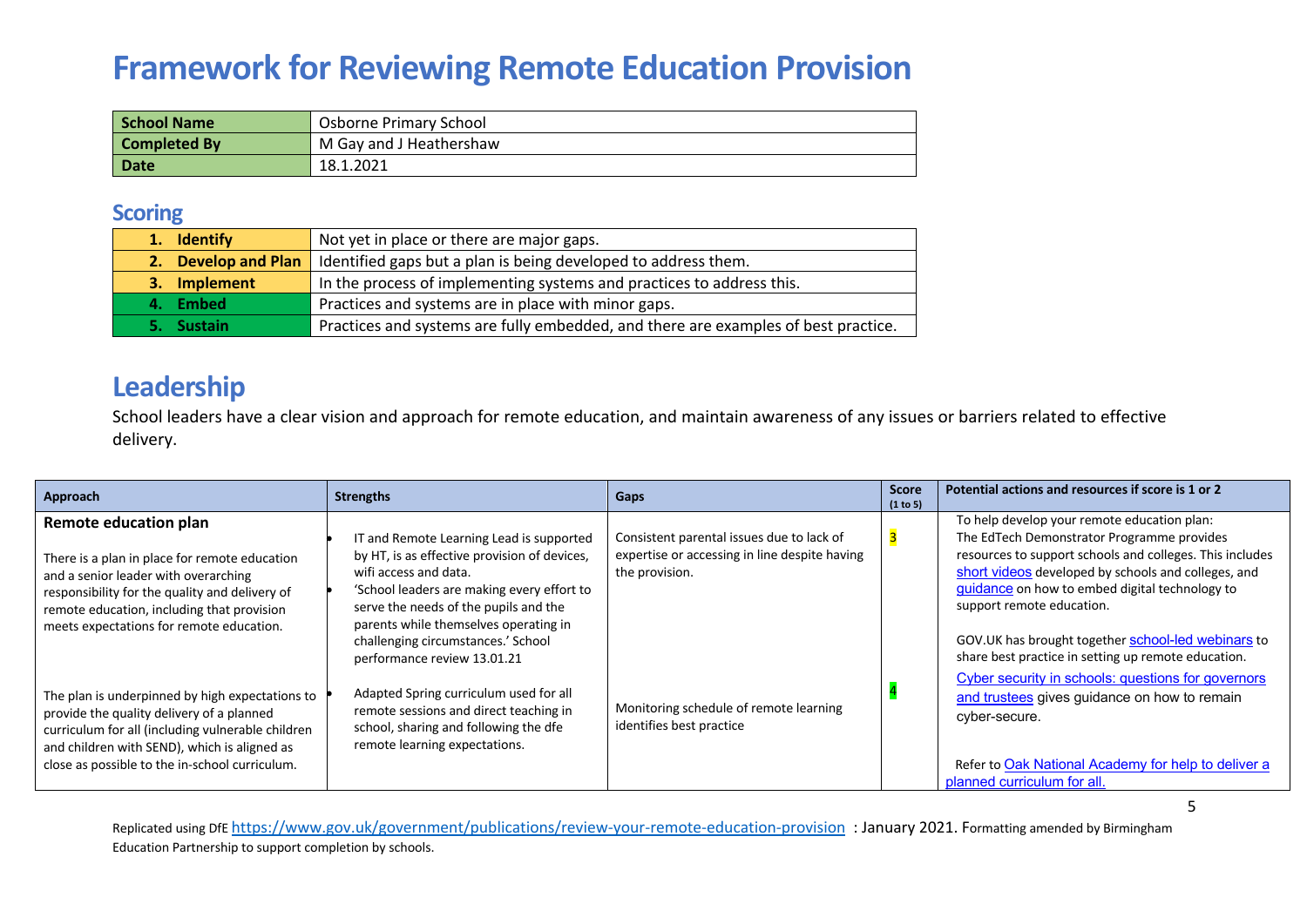|                                                                                                                                                                                                                                                                                                                                                                                                                       | Differentiated for all ability groups, with<br>some specialist SEND interventions and<br>SENDCo support.                                                                                                                                                                                                                                                                                                                                                                                                                                                                                                                                                                                                                                                  |                                                                                                |                                                                                                                                                                                                                                                                                                                                                                                                                                                                                          |
|-----------------------------------------------------------------------------------------------------------------------------------------------------------------------------------------------------------------------------------------------------------------------------------------------------------------------------------------------------------------------------------------------------------------------|-----------------------------------------------------------------------------------------------------------------------------------------------------------------------------------------------------------------------------------------------------------------------------------------------------------------------------------------------------------------------------------------------------------------------------------------------------------------------------------------------------------------------------------------------------------------------------------------------------------------------------------------------------------------------------------------------------------------------------------------------------------|------------------------------------------------------------------------------------------------|------------------------------------------------------------------------------------------------------------------------------------------------------------------------------------------------------------------------------------------------------------------------------------------------------------------------------------------------------------------------------------------------------------------------------------------------------------------------------------------|
| Communication<br>Governors, staff, parents and carers are aware<br>of the school's approach and arrangements for<br>remote education.                                                                                                                                                                                                                                                                                 | Remote learning sessions last term to<br>upskill re use of Teams and Loom. Surgery<br>sessions, this term for staff lacking<br>confidence in expertise.<br>Online and well-being weekly monitoring<br>sheets shared and process explained.<br>Parents informed re newsletters, class or<br>Teams e-mail to support individual<br>queries.<br>Governors sent the plan and on agenda to<br>discuss at next governors meetings                                                                                                                                                                                                                                                                                                                               | Session to be arranged for IT and Remote<br>Lead to share plan and delivery with<br>governors. | Ensure governors, staff, parents and carers are aware of<br>the school's remote education provision by maintaining<br>regular communication and providing updates on any<br>changes to the provision.<br>GOV.UK provides guidance to support schools to publish<br>information about their remote education provision on<br>their websites for parents.<br>The Education Endowment Foundation has provided a<br>guide for schools on how to communicate with parents<br>during COVID-19. |
| <b>Monitoring and evaluating</b><br>The school has systems in place to monitor the<br>impact of remote education. This includes:<br>understanding the impact on staff<br>workload and how to mitigate against it<br>staffing changes<br>$\bullet$<br>having access to appropriate management<br>information (such as staff and pupil<br>sickness and absence data) to help the<br>school respond to changing contexts | Rotas identified within phases for staff to<br>be responsible for direct teaching, remote<br>planning and learning,<br>• Continued Achievement Lead meetings<br>where staff workload is always on the<br>agenda<br>• One Drive register for children attending<br>school completed by Attendance Officer,<br>HT uses to complete dfe form<br>• Online and well-being monitoring calls<br>recorded on One Drive document and<br>shared with those staff who need to know<br>Safeguarding calls for vulnerable children<br>$\bullet$<br>at home by Inclusion Team<br>Any issues from any of monitoring sources<br>is placed on COPMS for DSL's to<br>investigate and action<br>• Teams used for reporting absence to staff<br>re staff and pupil attendance |                                                                                                | GOV.UK provides the following guidance:<br>recording attendance in relation to coronavirus<br>(COVID-19) during the 2020 to 2021 academic<br>year<br>full opening for schools: school workforce<br>remote education good practice                                                                                                                                                                                                                                                        |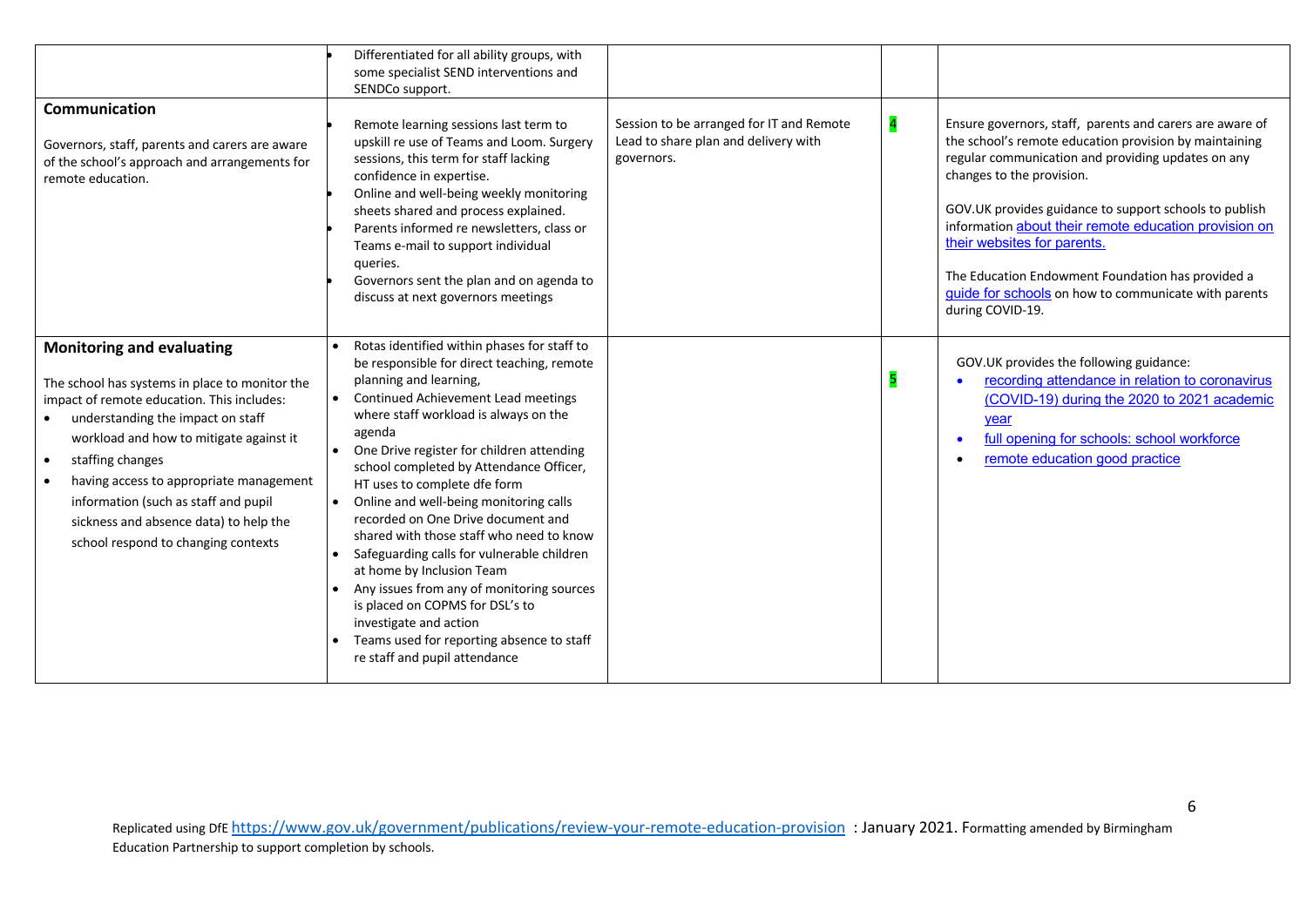## **Remote education context and pupil engagement**

The school understands the remote education context of pupils, and plans its provision to ensure pupils can remain engaged in education.

| <b>Approach</b>                                                                                                                                                                                                                                                                                                                                                                                                                                                                                                                       | <b>Strengths</b>                                                                                                                                                                                                                                                                                                                                                                                                                                                                                                                                                                                                                                                                                                                               | Gaps                                                                                                                                                                                                                                               | <b>Score</b><br>(1 to 5) | Potential actions and resources if score is 1 or 2                                                                                                                                                                                                                                                                                                                                                                                                                                                                                                                                                                                                                   |
|---------------------------------------------------------------------------------------------------------------------------------------------------------------------------------------------------------------------------------------------------------------------------------------------------------------------------------------------------------------------------------------------------------------------------------------------------------------------------------------------------------------------------------------|------------------------------------------------------------------------------------------------------------------------------------------------------------------------------------------------------------------------------------------------------------------------------------------------------------------------------------------------------------------------------------------------------------------------------------------------------------------------------------------------------------------------------------------------------------------------------------------------------------------------------------------------------------------------------------------------------------------------------------------------|----------------------------------------------------------------------------------------------------------------------------------------------------------------------------------------------------------------------------------------------------|--------------------------|----------------------------------------------------------------------------------------------------------------------------------------------------------------------------------------------------------------------------------------------------------------------------------------------------------------------------------------------------------------------------------------------------------------------------------------------------------------------------------------------------------------------------------------------------------------------------------------------------------------------------------------------------------------------|
| <b>Home environment</b><br>The school is aware of the learning environment $  \cdot  $<br>in the home and works with parents and<br>families to understand and ensure that pupils<br>will be able to access education at home.<br>The school supports pupils on how to self-<br>regulate during remote education, including:<br>understanding their strengths and<br>$\bullet$<br>weaknesses to improve their learning<br>how to learn from home<br>$\bullet$<br>how to manage their time during<br>$\bullet$<br>periods of isolation | Parental survey re number and type of<br>devices completed in October.<br>List created of potential families requiring<br>some IT provision at home<br>Shared termly report to parents re<br>assessments and areas identified to close<br>gaps, including specific actions to be<br>undertaken at home<br>Daily feedback via Teams Forms and<br>l.<br>assignments in four areas of the<br>curriculum<br>Weekly/fortnightly calls providing<br>l.<br>support, challenge and identification of<br>suitable planned times for learning<br>Twice daily planned, live PE sessions with<br>Joe Wicks or Osborne Sports Coach to<br>encourage routine and regulation of<br>active and online learning<br>Daily well-being calls at the end of the day | Through monitoring, school are aware of<br>some inconsistent access to working on line<br>and are addressing these issues with<br>individual families                                                                                              | $\overline{a}$           | The EdTech Demonstrator Programme's remote<br>education roadmap supports schools to adapt their<br>remote education provision depending on a pupil's home<br>environment.<br>Where pupils might lack digital access to support the<br>school's remote education provision, schools should refer<br>to the Get help with technology during coronavirus<br>(COVID-19) guidance for support on providing pupils<br>with <i>laptops</i> , tablets and internet.<br>The Education Endowment Foundation provides a<br>metacognition and self-regulation toolkit on how<br>schools can support pupils to plan, monitor, and evaluate<br>specific aspects of their learning. |
|                                                                                                                                                                                                                                                                                                                                                                                                                                                                                                                                       | in Phases/classes discussing issues<br>identified by children<br>Planned PSHE at least weekly<br>Well-being page created by Learning<br>Mentor on website with many resources<br>Sports Coach mentoring for target<br>children in Y2 and Y6<br>Weekly remote learning overview on<br>website by Friday 4pm to allow parents to<br>plan the next week's learning times                                                                                                                                                                                                                                                                                                                                                                          |                                                                                                                                                                                                                                                    |                          |                                                                                                                                                                                                                                                                                                                                                                                                                                                                                                                                                                                                                                                                      |
| Laptops, tablets and internet access<br>Where digital approaches are used, leaders are<br>aware of any limitations to access to the<br>internet, and suitable devices, for pupils which<br>impact on remote education provision. Leaders<br>have made suitable alternative arrangements to                                                                                                                                                                                                                                            | Parental survey re number and type of<br>devices completed in October.<br>List created of potential families requiring<br>some IT provision at home<br>45 school laptops collected by parent sin<br>first week<br>Accessed and shared 52 laptops from dfe                                                                                                                                                                                                                                                                                                                                                                                                                                                                                      | Address issues with many Reception and Y1<br>parents who are not engaging in remote or<br>work pack learning<br>Persistently contacting parents re laptop<br>collection and provision by class staff, IT and<br>Remote Lead, Office staff and SLT. | $\overline{\mathbf{3}}$  | Where technology is used to support remote education,<br>the EdTech Demonstrator Programme offers resources on<br>how to set up a virtual classroom and how to embed<br>technology into teaching practice.<br>Where pupils might lack digital access, schools should<br>refer to the get help with technology during                                                                                                                                                                                                                                                                                                                                                 |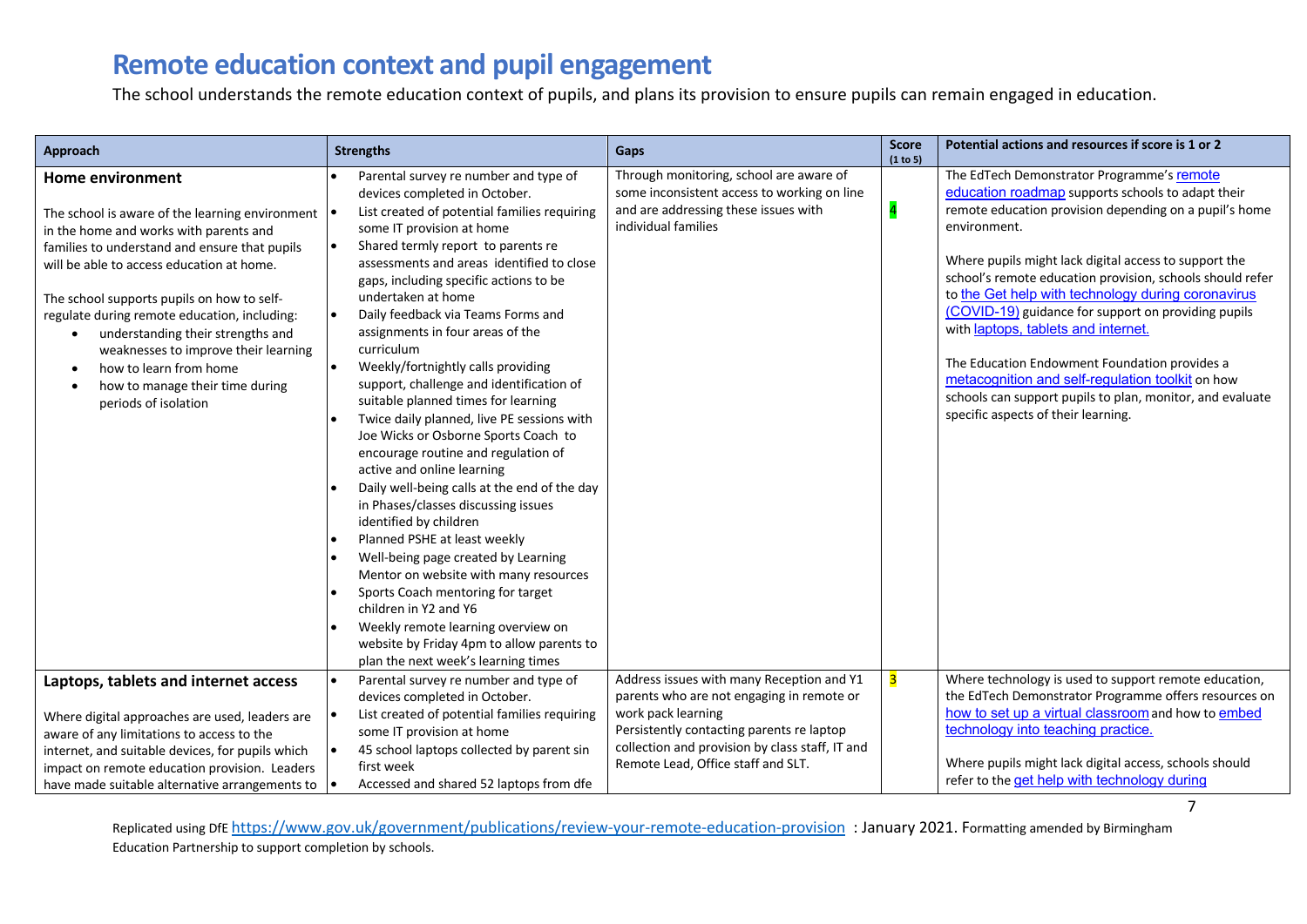| minimise the impact of these limitations, either<br>by providing pupils with devices and/or internet<br>access or ensuring appropriate offline provision<br>where pupils without access are considered<br>vulnerable and are expected to come into<br>school.                                                                                                                                                                                   | Purchased routers, data cards and<br>$\bullet$<br>dongles for families with connectivity<br>issues<br>$\bullet$<br>Donations of 3 devices plus £700 from<br>local community, shared with families<br>Clear expectations shared consistently<br>$\bullet$<br>with parents by all staff, that children<br>either meet school's remote learning<br>expectations (3/4 Teams assignments<br>completed, daily) or attend school                                                                                                                                                                                                                                                                                                                                                                                                                                                                                                                                          |                                                                                         |   | coronavirus (COVID-19) guidance for support on<br>providing pupils with <b>laptops</b> , tablets and internet.                                                                                                                                                                                                                                                                                                 |
|-------------------------------------------------------------------------------------------------------------------------------------------------------------------------------------------------------------------------------------------------------------------------------------------------------------------------------------------------------------------------------------------------------------------------------------------------|--------------------------------------------------------------------------------------------------------------------------------------------------------------------------------------------------------------------------------------------------------------------------------------------------------------------------------------------------------------------------------------------------------------------------------------------------------------------------------------------------------------------------------------------------------------------------------------------------------------------------------------------------------------------------------------------------------------------------------------------------------------------------------------------------------------------------------------------------------------------------------------------------------------------------------------------------------------------|-----------------------------------------------------------------------------------------|---|----------------------------------------------------------------------------------------------------------------------------------------------------------------------------------------------------------------------------------------------------------------------------------------------------------------------------------------------------------------------------------------------------------------|
| Supporting children with additional<br>needs<br>Children and young people with high needs,<br>including disadvantaged pupils, SEND and<br>vulnerable pupils, have the right structures and<br>provision in place to help remote education.<br>This includes guidance for parents and carers on<br>how to effectively support remote education,<br>and ensuring pupils have access to the right<br>hardware and software to support their needs. | Parental survey re number and type of<br>$\bullet$<br>devices completed in October.<br>List created of potential families requiring<br>$\bullet$<br>some IT provision at home<br>$\bullet$<br>Devices shared with vulnerable families<br>and some delivered to home<br>Calls to individual families via IT and<br>$\bullet$<br>Remote Lead<br>Differentiated for all ability groups, with<br>$\bullet$<br>some specialist SEND interventions and<br>SENDCo support.<br>SENDCo fortnightly calls for EHCP and<br>$\bullet$<br>high priority SEND children<br>Vulnerable children identified by Inclusion<br>Team and offered a place in school<br>At least weekly safeguarding calls by<br>Inclusion Team and DSL's<br>Home visits for those not contacted after<br>$\bullet$<br>a week<br>SEMH specialist provision on site for four<br>$\bullet$<br>children<br>Malachi Family Support remote sessions<br>$\bullet$<br>with children and parents plus home visits | Continuous drive to engage all families with<br>high needs                              |   | The EdTech Demonstrator Programme has made a range<br>of SEND resources available for schools and colleges,<br>including webinars on how to support pupils with SEND.<br>The guidance for full opening f provides guidance on how<br>schools should support pupils with SEND and<br>vulnerable children.<br>Oak National Academy provides resources for<br>teachers to support children with additional needs. |
| <b>Monitoring engagement</b><br>The school has systems for checking daily<br>whether pupils are engaging with their work,<br>and informs parents and carers immediately<br>where engagement is a concern.                                                                                                                                                                                                                                       | Online and well-being monitoring calls<br>recorded on One Drive document and<br>shared with those staff who need to know<br>Parents are consistently made aware of<br>$\bullet$<br>school's expectations re remote learning                                                                                                                                                                                                                                                                                                                                                                                                                                                                                                                                                                                                                                                                                                                                        |                                                                                         | 5 | Advice on how schools should monitor engagement is<br>highlighted in the remote education expectations<br>guidance.<br>EdTech Demonstrator networks have produced a range of<br>webinars and tutorials, including sharing advice and top<br>tips on ways to monitor and evaluate progress.                                                                                                                     |
| <b>Pupil digital skills and literacy</b>                                                                                                                                                                                                                                                                                                                                                                                                        | Calls to individual families via IT and<br>Remote Lead when requested and from                                                                                                                                                                                                                                                                                                                                                                                                                                                                                                                                                                                                                                                                                                                                                                                                                                                                                     | Parent expectations re response time are<br>better matched to the availability of staff |   | Where technology is used to support the school's remote<br>education provision, schools should consider providing                                                                                                                                                                                                                                                                                              |

8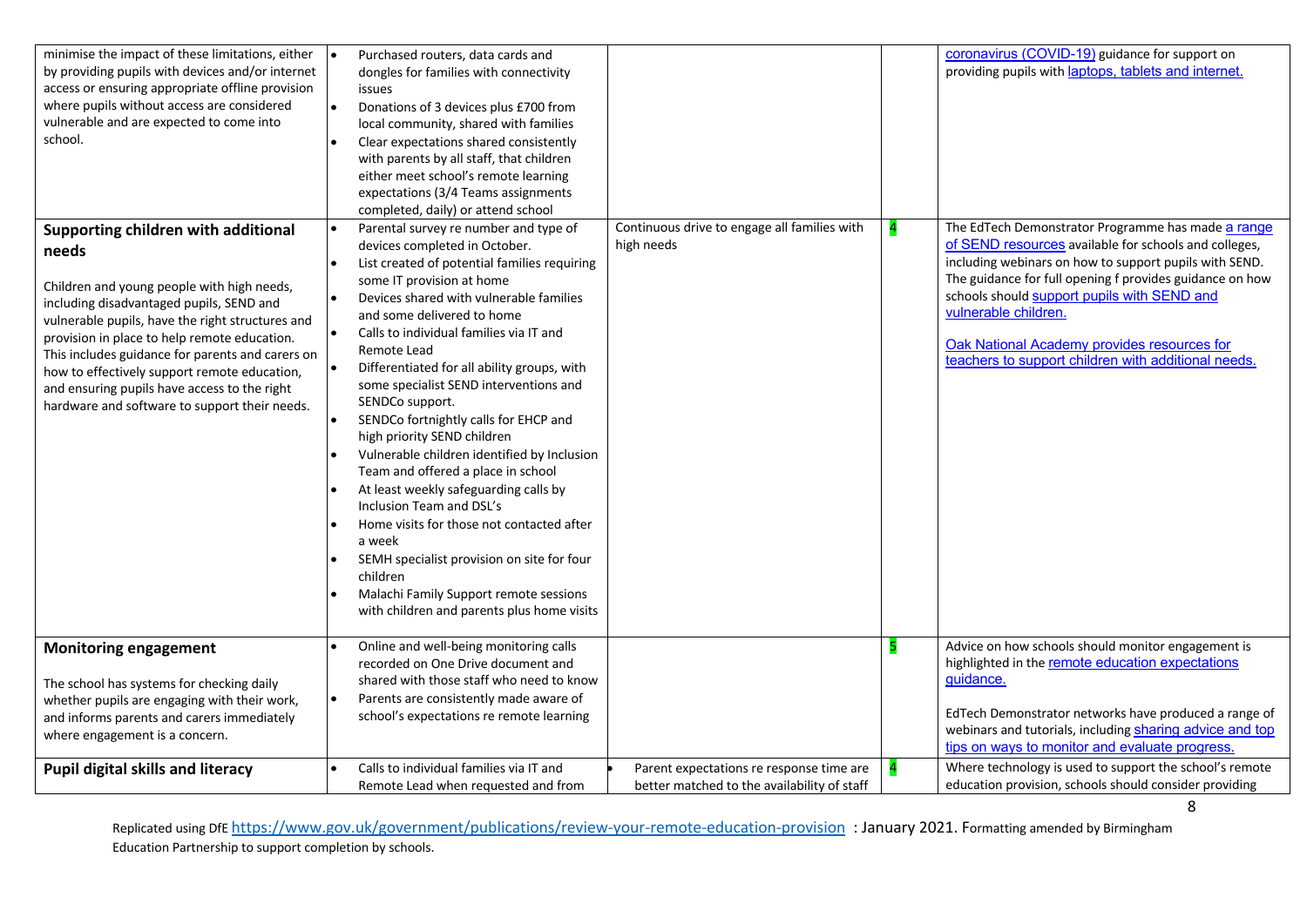|                                                                                                                                                                | monitoring                                                                                                                                                                                                                                                   | who also have direct or remote teaching | practical support and guidance to pupils on how to use the |
|----------------------------------------------------------------------------------------------------------------------------------------------------------------|--------------------------------------------------------------------------------------------------------------------------------------------------------------------------------------------------------------------------------------------------------------|-----------------------------------------|------------------------------------------------------------|
| The school supports pupils where necessary to<br>use technology effectively for remote<br>education, including assistive technologies for<br>pupils with SEND. | Teams for each class/phase monitored by<br>member of staff so instant support is<br>available<br>Class e-mail monitored to enable support<br>Enquiry and Contact us e-mails monitored<br>by office and IT and Remote Lead<br>providing most suitable support | responsibilities                        | technology.                                                |
|                                                                                                                                                                |                                                                                                                                                                                                                                                              |                                         |                                                            |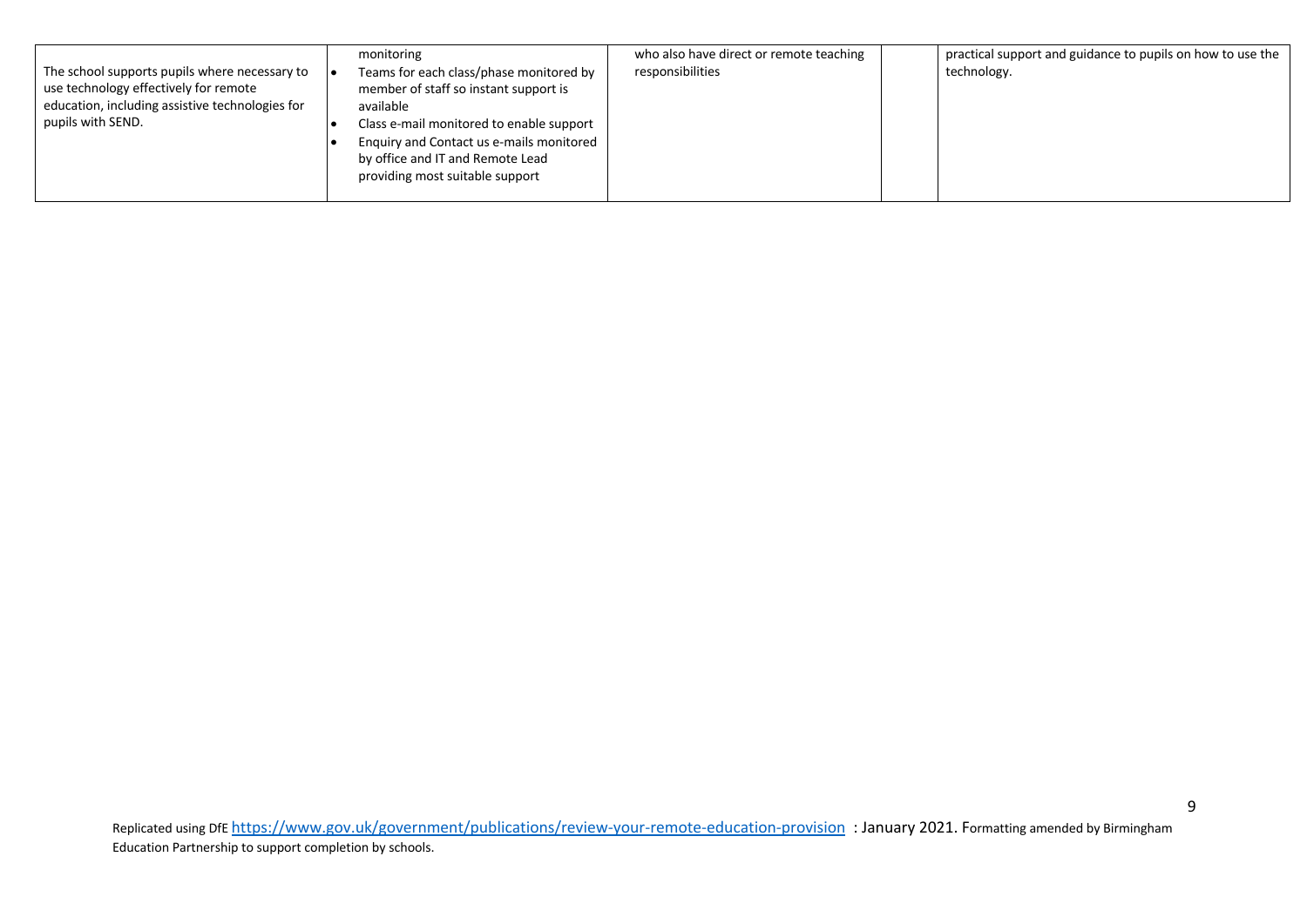## **Curriculum planning and delivery**

The school has well-sequenced curricula that support 'hybrid' teaching, where some children are taught in class (such as vulnerable children and children of critical workers) and others at home, and has the relevant resources in place to deliver the curriculum remotely.

| Approach                                                                                                                                                                                                                                                                                                                                                                                                      | <b>Strengths</b>                                                                                                                                                                                                                                                                                                                                                             | Gaps                                                                                                                                                                                                                                                                                                                                                                                                                                           | <b>Score</b><br>(1 to 5) | Potential actions and resources if score is 1 or 2                                                                                                                                                                                                                                                                                                                                                                                            |
|---------------------------------------------------------------------------------------------------------------------------------------------------------------------------------------------------------------------------------------------------------------------------------------------------------------------------------------------------------------------------------------------------------------|------------------------------------------------------------------------------------------------------------------------------------------------------------------------------------------------------------------------------------------------------------------------------------------------------------------------------------------------------------------------------|------------------------------------------------------------------------------------------------------------------------------------------------------------------------------------------------------------------------------------------------------------------------------------------------------------------------------------------------------------------------------------------------------------------------------------------------|--------------------------|-----------------------------------------------------------------------------------------------------------------------------------------------------------------------------------------------------------------------------------------------------------------------------------------------------------------------------------------------------------------------------------------------------------------------------------------------|
| <b>Minimum provision</b><br>School sets work that is of equivalent length to the<br>core teaching pupils would receive in school in an<br>appropriate range of subjects, and as a minimum:<br>Key stage 1: 3 hours a day, on average, across<br>$\bullet$<br>the school cohort, with less for younger<br>children<br>Key stage 2: 4 hours a day<br>$\bullet$<br>Key stages 3 and 4: 5 hours a day             | Daily each class receives at least:<br>One reading, phonics, literacy, maths and a<br>curriculum area remote session with tasks<br>and feedback Teams form to complete<br>In addition 2x PE, Storytime<br>At least weekly, PSHE, TT Rockstarts,<br>Numbots, Reading Plus, Reading Eggspress,<br>RM Easy maths                                                                | Raising parents expectations re accessing<br>remote learning compared to last lock down<br>regarding minimum hours<br>Accessing and completing tasks effectively                                                                                                                                                                                                                                                                               | 3                        | Remote education expectations are highlighted in the<br>guidance for full opening.<br>GOV.UK has brought together school-led webinars to share<br>best practice in setting up remote education.                                                                                                                                                                                                                                               |
| <b>Curriculum planning</b><br>The school has a clear, well-sequenced curriculum<br>that supports pupils both in class and remotely.<br>This could include a remote curriculum that is<br>identical to the one taught in class, one that is<br>similar but adapted or one that is completely<br>different.                                                                                                     | School is adapting planned curriculum<br>for Spring term<br>Delivery for pupils accessing learning<br>via direct teaching or remotely using<br>pertinent Oak National or teacher<br>created videos and appropriate AfL<br>strategies in order to identify and<br>address pupil's understanding in each<br>session. Plus adapt teaching for the<br>next day.                  | Children accessing remote learning<br>effectively ie watching the videos before<br>completing tasks<br>Children completing Teams assignments<br>enabling teacher's to plan effectively for<br>next session                                                                                                                                                                                                                                     | 3                        | GOV.UK provides resources on remote education good<br>practice and how to adapt teaching practice for remote<br>education.<br>The Education Endowment Foundation provides a support<br>guide for schools designed to help teachers and school<br>leaders support their pupils during remote education.                                                                                                                                        |
| <b>Curriculum delivery</b><br>The school has a system in place to support<br>remote education, using curriculum-aligned,<br>resources.<br>Where remote education is taking place, it should<br>include recorded or live, direct teaching time from<br>the school or other educational providers (such<br>Oak National Academy), and time given for pupils<br>to complete tasks and assignments independently. | Delivery for pupils accessing learning<br>via direct teaching or remotely using<br>pertinent Oak National or teacher<br>created videos<br>Story time recorded by TA's<br>Intervention groups recorded by school<br>staff<br>PE live sessions by Sports Coach<br>All sessions are differentiated by class<br>teachers and work packs for specific<br>needs supplied by SENDCo | Specialist music and Spanish teaching<br>packs to be reviewed and used by school<br>Plan themes for well-being class sessions<br>$\bullet$<br>to enable children to discuss many areas<br>Staff awareness of resources and best<br>$\bullet$<br>ways to present new learning plus<br>collect evidence of pupil's understanding<br>Literacy Trust weekly, free book lending<br>$\bullet$<br>for each class and encouraging parents<br>to access |                          | GOV.UK provides:<br>guidance on accessing and buying resources for<br>remote education<br>resources on remote education good practice<br>$\bullet$<br>guidance on how to access and set up online<br>digital platforms to support delivery<br>Oak National Academy provides resources and<br>$\bullet$<br>guidance on how to map resources to a school's<br>existing curriculum.<br>RNIB Bookshare, which was established through DfE's pilot |

10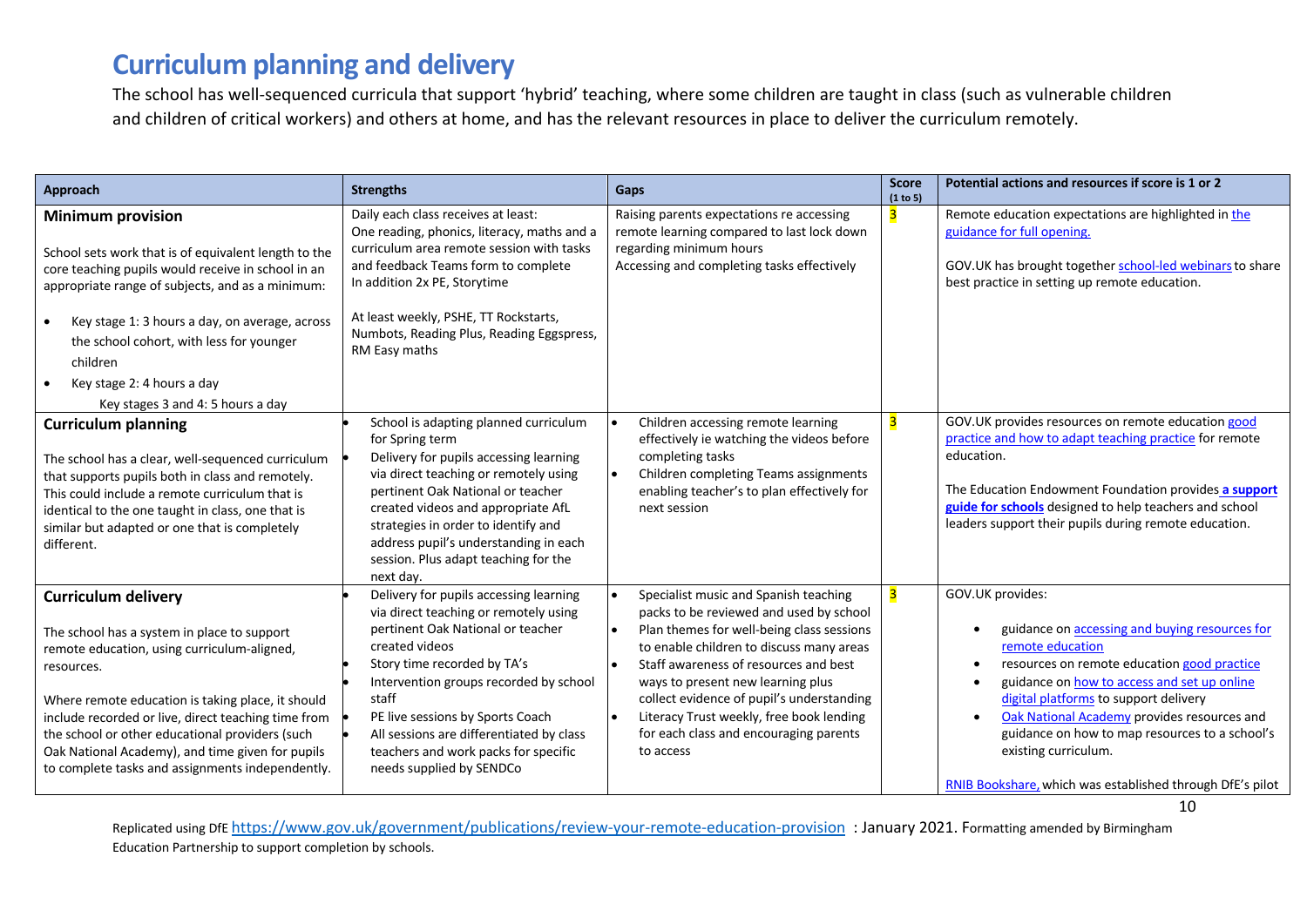| The school uses a digital platform to support<br>effective communication and accessibility for all<br>pupils, including those with SEND.                                                                                                                                                                            |                                                                                                                                                                                                                                                                                                                                                                               |                                                                                                                                                                                         | load2learn, is providing on-demand access to over 350,000<br>accessible digital books for schools - free for any pupil with<br>dyslexia or visual impairments                                                                                                                           |
|---------------------------------------------------------------------------------------------------------------------------------------------------------------------------------------------------------------------------------------------------------------------------------------------------------------------|-------------------------------------------------------------------------------------------------------------------------------------------------------------------------------------------------------------------------------------------------------------------------------------------------------------------------------------------------------------------------------|-----------------------------------------------------------------------------------------------------------------------------------------------------------------------------------------|-----------------------------------------------------------------------------------------------------------------------------------------------------------------------------------------------------------------------------------------------------------------------------------------|
| <b>Assessment and feedback</b><br>The school has a plan in place to gauge how well<br>all pupils are progressing through the curriculum<br>using questions and other suitable tasks.<br>The school provides feedback, at least weekly,<br>using digitally-facilitated or whole-class feedback<br>where appropriate. | Daily each class receives at least:<br>One reading, phonics, literacy, maths and<br>a curriculum area remote session with<br>tasks and feedback Teams quizzes,<br>assignments, etc<br>Daily feedback on above sessions<br>Weekly /fortnightly calls, in response<br>to engagement<br>Phase staff meetings to discuss success<br>or otherwise of remote and direct<br>teaching | Pupils not pressing the hand in button<br>resulting in some unturned work<br>Pupils not completing or engaging in tasks<br>due to lack of parental support, monitoring,<br>expectations | GOV.UK provides guidance on:<br>assessing pupil progress and providing feedback<br>in the Remote education good practice guidance<br>assessments and exams<br>The EdTech Demonstrator Programme provides online<br>training videos for schools on effective assessment and<br>feedback. |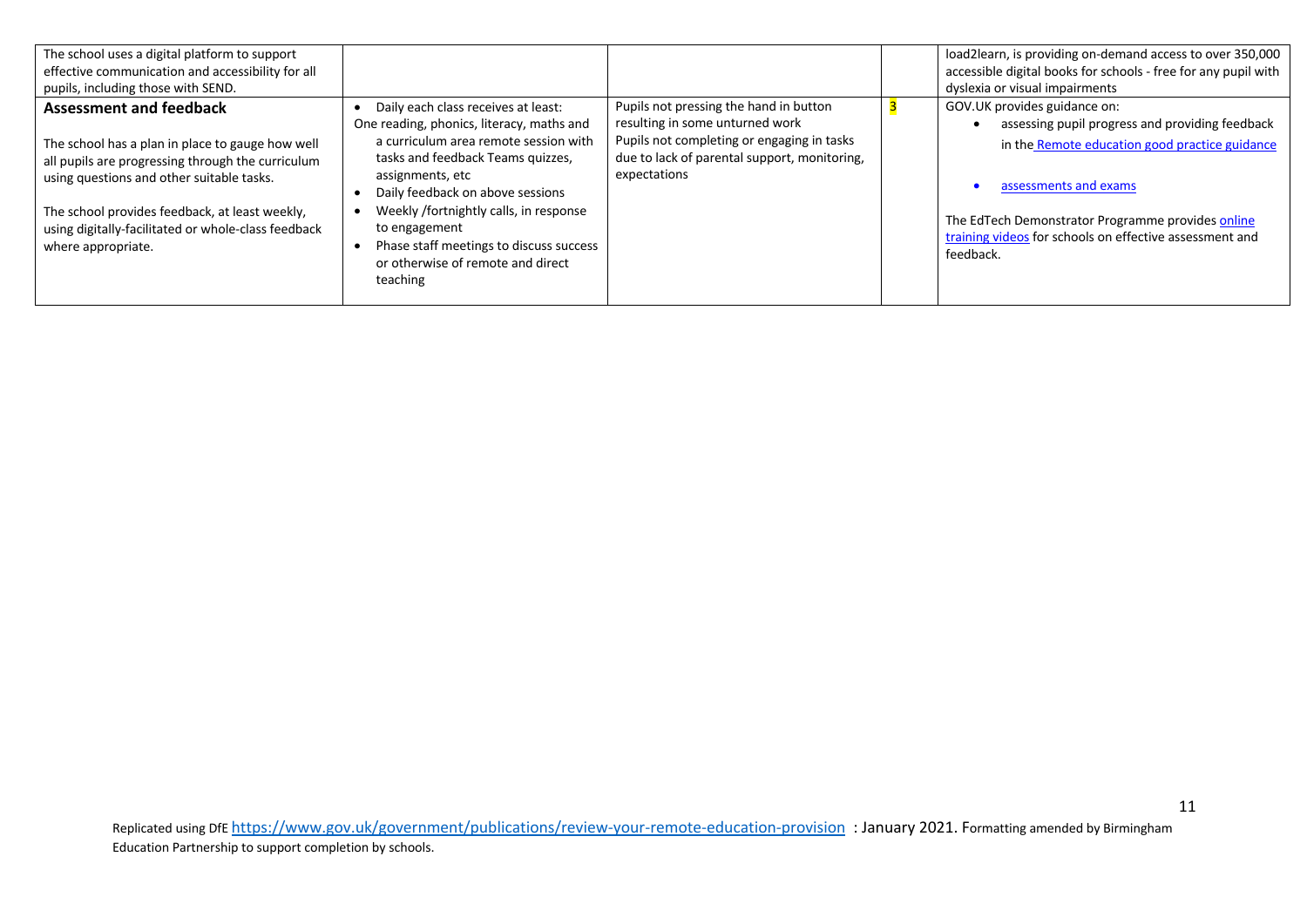## **Capacity and capability**

Schools support staff to deliver high-quality remote education.

| Approach                                                                                                                                                                                                                                                                                                                                                                                                                                | <b>Strengths</b>                                                                                                                                                                                                                                                                                                                                                                                                                                                                                                                                                                                                                                                                                                                                                                                                                                                                   | <b>Gaps</b>                                                                                                                                                                                                                                                                                                                                                                                                  | <b>Score</b><br>(1 to 5) | Potential actions and resources if score is 1 or 2                                                                                                                                                                                                                                                                                                                                                                                                                                                                                                                                                                      |
|-----------------------------------------------------------------------------------------------------------------------------------------------------------------------------------------------------------------------------------------------------------------------------------------------------------------------------------------------------------------------------------------------------------------------------------------|------------------------------------------------------------------------------------------------------------------------------------------------------------------------------------------------------------------------------------------------------------------------------------------------------------------------------------------------------------------------------------------------------------------------------------------------------------------------------------------------------------------------------------------------------------------------------------------------------------------------------------------------------------------------------------------------------------------------------------------------------------------------------------------------------------------------------------------------------------------------------------|--------------------------------------------------------------------------------------------------------------------------------------------------------------------------------------------------------------------------------------------------------------------------------------------------------------------------------------------------------------------------------------------------------------|--------------------------|-------------------------------------------------------------------------------------------------------------------------------------------------------------------------------------------------------------------------------------------------------------------------------------------------------------------------------------------------------------------------------------------------------------------------------------------------------------------------------------------------------------------------------------------------------------------------------------------------------------------------|
| <b>Effective practice</b><br>Senior leaders are aware of all the guidance and<br>ensure wider teaching/school staff are aware of<br>(and how to access) resources available to<br>support remote teaching.                                                                                                                                                                                                                              | • Teachers and TA's are aware of resources,<br>and when appropriate other resources are<br>shared too.<br>• Remote learning sessions last term to<br>upskill re use of Teams and Loom. Surgery<br>sessions, this term for staff lacking<br>confidence in expertise.<br>• IT and Remote Learning Lead using a<br>collaborative approach with other Remote<br>Learning Leads to find the best. Before<br>using, these are evaluated for suitability to<br>be used by school pupils and staff.<br>• Rotas identified within phases for staff to<br>be responsible for direct teaching, remote<br>planning and learning,<br>• Continued Achievement Lead meetings<br>where staff workload is always on the<br>agenda<br>• IT and Remote Learning Lead is working<br>remotely so can be contacted by staff to<br>support in building staff knowledge of IT<br>systems and applications. | Session to be arranged for IT and<br>$\bullet$<br>Remote Lead to share plan and delivery<br>with governors.<br>Staff awareness of resources and best<br>ways to present new learning plus<br>collect evidence of pupil's understanding<br>Share confidence to share what is<br>working well for them and what needs<br>changing.<br>Gaining consistent practice in a recent,<br>ever changing teaching media | 3                        | The Education Endowment Foundation provides a support<br>guide for schools designed to help teachers and school<br>leaders support their pupils during remote education.<br>GOV.UK provides a good practice guide to support schools<br>in their delivery of remote education.<br>The EdTech Demonstrator Programme provides guidance<br>on how to use online platforms and resources, including<br>for children with SEND.                                                                                                                                                                                             |
| <b>Staff capability</b><br>Staff have access to the digital resources and<br>tools (for example, textbooks, workbooks,<br>platforms, devices and internet) they need to<br>teach and support pupils remotely.<br>Where used, staff have the appropriate training<br>and support to use digital tools and resources,<br>including how to ensure they are accessible for<br>pupils with SEND.<br>Where possible, the training provided is | • Staff have appropriate administrator logins<br>to remote learning software to solve<br>issues and research new resources. IT and<br>Remote Learning Lead is working remotely<br>so can be contacted by staff to support<br>• Remote learning sessions last term to<br>upskill re use of Teams and Loom. Surgery<br>sessions, this term for staff lacking<br>confidence or expertise.<br>• IT and Remote Learning Lead using a<br>collaborative approach with other Remote<br>Learning Leads to find the best practice.                                                                                                                                                                                                                                                                                                                                                           | Staff confidence in use of Teams and<br>awareness of new monitoring and<br>feedback systems.                                                                                                                                                                                                                                                                                                                 | 3                        | The <b>EdTech Demonstrator Programme</b> provides advice,<br>guidance and practical support for teachers on how to<br>deliver good remote education. This includes guidance on<br>how to use online platforms and resources, including for<br>children with SEND.<br>RNIB Bookshare, which was established through DfE's pilot<br>load2learn, is providing on-demand access to over 350,000<br>accessible digital books for schools, colleges and<br>universities, free for any pupil with a print disability.<br>pdnet provides free training events for teachers and<br>professionals on augmentative and alternative |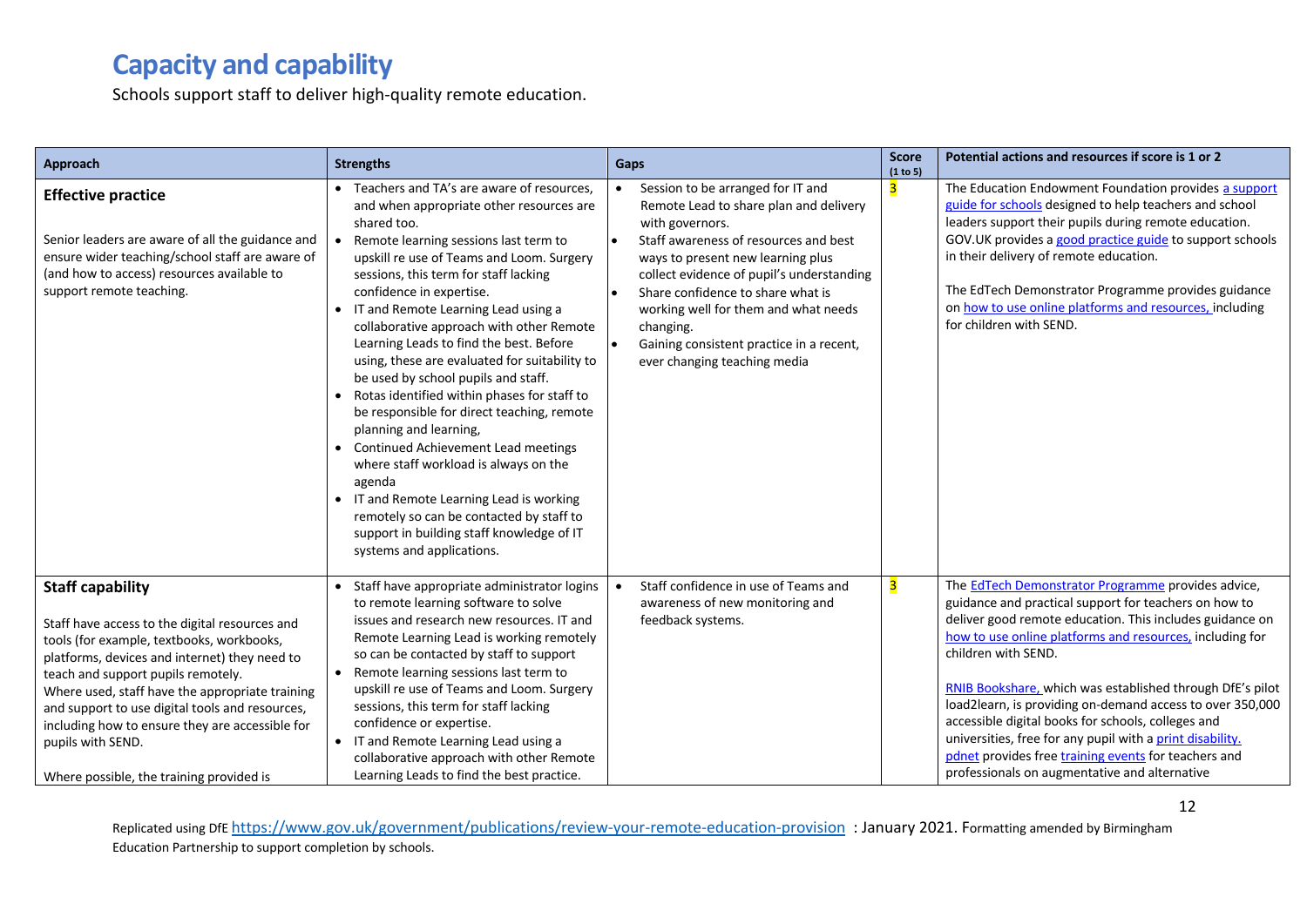| sustained and iterative to ensure staff continue<br>to support effective teaching practice remotely.                                                                                                                                                                                         | Before using, these are evaluated for<br>suitability to be used by school pupils and<br>staff.<br>IT and Remote Learning Lead is working<br>remotely to enable access and support for<br>staff re issues and improving staff<br>knowledge of IT systems and applications. |                                                                                                    | communication technology to support pupils with SEND.                                                                                                                                                                                                                                                                                                                                                                                                                                                                                              |
|----------------------------------------------------------------------------------------------------------------------------------------------------------------------------------------------------------------------------------------------------------------------------------------------|---------------------------------------------------------------------------------------------------------------------------------------------------------------------------------------------------------------------------------------------------------------------------|----------------------------------------------------------------------------------------------------|----------------------------------------------------------------------------------------------------------------------------------------------------------------------------------------------------------------------------------------------------------------------------------------------------------------------------------------------------------------------------------------------------------------------------------------------------------------------------------------------------------------------------------------------------|
| <b>Strategic partnerships</b><br>The school is sharing best practice and making<br>best use of capacity across schools to address<br>any known gaps, including via established<br>school-to-school support networks like the<br><b>EdTech Demonstrator Programme and</b><br>curriculum hubs. | • IT and Remote Learning Lead using a<br>collaborative approach with other Remote<br>Learning Leads on social media to find the<br>best applications. Before using in school,<br>these are evaluated for suitability to be<br>used by school pupils and staff.            | • Sharing of resources across the ATLP,<br>$\overline{\mathbf{2}}$<br>Erdington consortium and ESC | There are several school-to-school support networks<br>which you can make use of, including:<br>The EdTech Demonstrator Programme for advice<br>and guidance on remote education, including how<br>to embed technology into teaching practice, and<br>how to embed practice across MATs<br>Maths hubs to improve maths education<br>English hubs to improve teaching of phonics, early<br>language and reading in reception and year 1<br>Computing hubs to improve the teaching of<br>computing and increase participation in computer<br>science |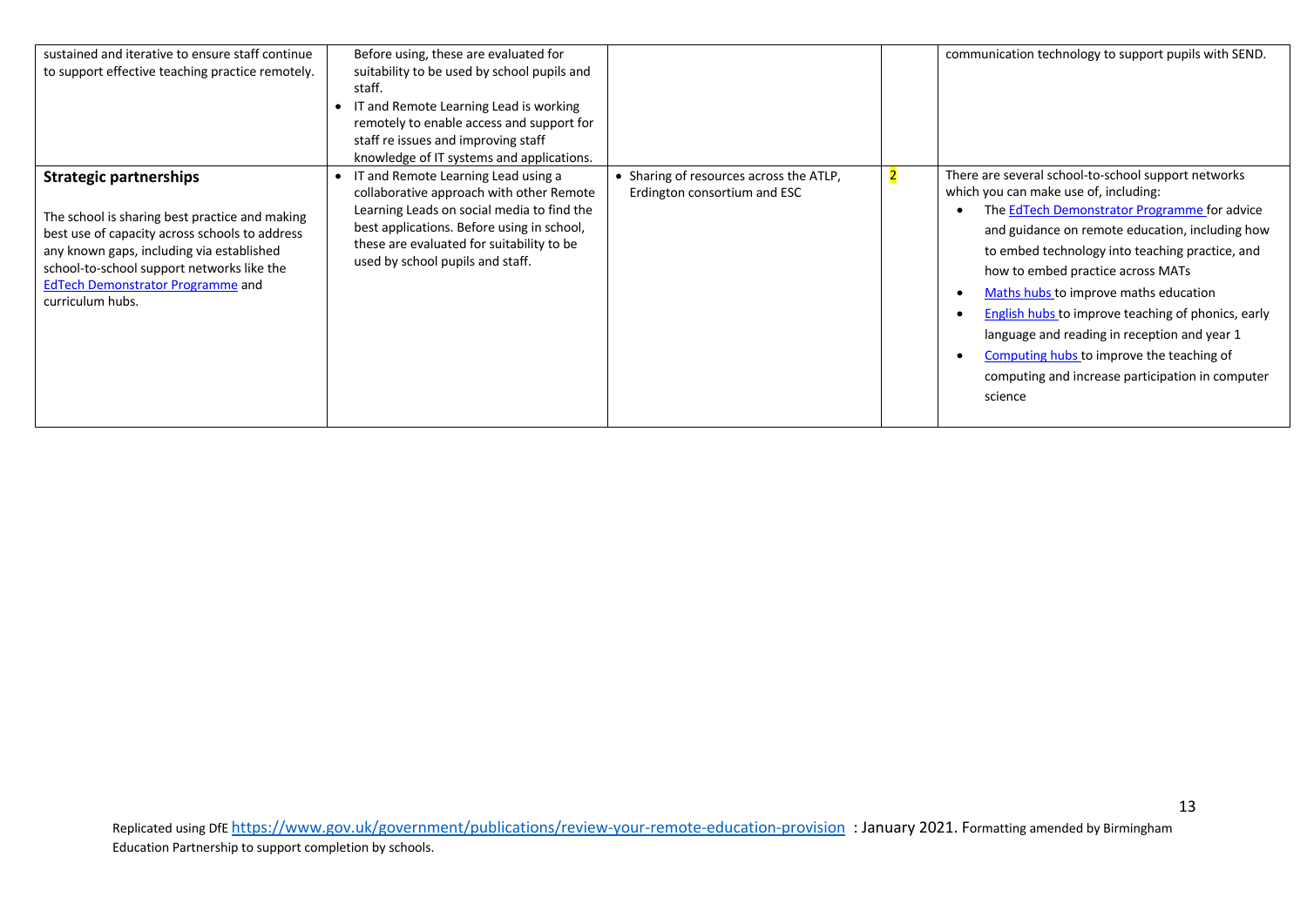## **Communication**

The school maintains strong communication with pupils, parents and carers, and continues to work effectively with other third parties.

| Approach                                                                                                                                                                                                                                                                                                                                                                                                                                    | <b>Strengths</b>                                                                                                                                                                                                                                                                                                                                                                                                                                                                                                                                                                                                                                                                                                                                                                                                                                                                                                                                                                                                                                          | Gaps                                                                                                                                                             | <b>Score</b><br>(1 to 5) | Potential actions and resources if score is 1 or 2                                                                                                                                                                                                                                                                                                                                                                                        |
|---------------------------------------------------------------------------------------------------------------------------------------------------------------------------------------------------------------------------------------------------------------------------------------------------------------------------------------------------------------------------------------------------------------------------------------------|-----------------------------------------------------------------------------------------------------------------------------------------------------------------------------------------------------------------------------------------------------------------------------------------------------------------------------------------------------------------------------------------------------------------------------------------------------------------------------------------------------------------------------------------------------------------------------------------------------------------------------------------------------------------------------------------------------------------------------------------------------------------------------------------------------------------------------------------------------------------------------------------------------------------------------------------------------------------------------------------------------------------------------------------------------------|------------------------------------------------------------------------------------------------------------------------------------------------------------------|--------------------------|-------------------------------------------------------------------------------------------------------------------------------------------------------------------------------------------------------------------------------------------------------------------------------------------------------------------------------------------------------------------------------------------------------------------------------------------|
| Realistic expectations of pupils,<br>parents and carers<br>Parents and carers have clear guidance on how<br>to support pupils at home, and how this is<br>aligned to the remote education information<br>required to be published on the school's<br>website.<br>Pupils understand the expectations on how<br>many hours they should be learning and how to<br>participate in remote education (for example,<br>how to submit assignments). | • Clear expectations shared consistently<br>with parents by all staff, that children<br>either meet school's remote learning<br>expectations (3/4 Teams assignments<br>completed, daily) or attend school.<br>• Consistently sharing DfE expectations of:<br>$\circ$ EYFS and KS1 = 3 hours<br>$\circ$ KS2 = 4 hours<br>Use of instructional videos on the school<br>website and in the teams app of how to<br>complete assignments.<br>• In Autumn Term, building confidence of<br>completing home learning using Teams in<br>Y6, Y5 and Y2<br>• Weekly remote learning overview on<br>website by Friday 4pm to allow parents to<br>plan the next week's learning times<br>• Calls to individual families via IT and<br>Remote Lead when requested and from<br>monitoring<br>• Teams messages for each class/phase<br>monitored by member of staff so instant<br>support is available<br>• Class e-mail monitored to enable support<br>• Enquiry and Contact us e-mails monitored<br>by office and IT and Remote Lead<br>providing most suitable support | Raising parents expectations re accessing<br>remote learning compared to last lock down<br>regarding minimum hours<br>Accessing and completing tasks effectively | 3                        | Remote education expectations are highlighted in the<br>guidance for full opening.<br>GOV.UK has brought together school-led webinars to<br>share best practice in setting up remote education.<br>The school workload reduction toolkit provides example<br>communication policies and email protocols.<br>The Education Endowment Foundation has provided a<br>guide for schools on how to communicate with parents<br>during COVID-19. |
| <b>School community events</b><br>Pupils are given regular opportunities to attend<br>and participate in shared, interactive lessons<br>and activities to maintain a sense of community<br>and belonging, especially disadvantaged and<br>SEND pupils.                                                                                                                                                                                      | Daily well-being Teams meetings per<br>$\bullet$<br>phase between children and staff<br>SEND interventions by TA's<br>$\bullet$                                                                                                                                                                                                                                                                                                                                                                                                                                                                                                                                                                                                                                                                                                                                                                                                                                                                                                                           | Whole school/phase reward sessions ie<br>Secrets to Success; sustained completion of<br>tasks                                                                    | 3                        |                                                                                                                                                                                                                                                                                                                                                                                                                                           |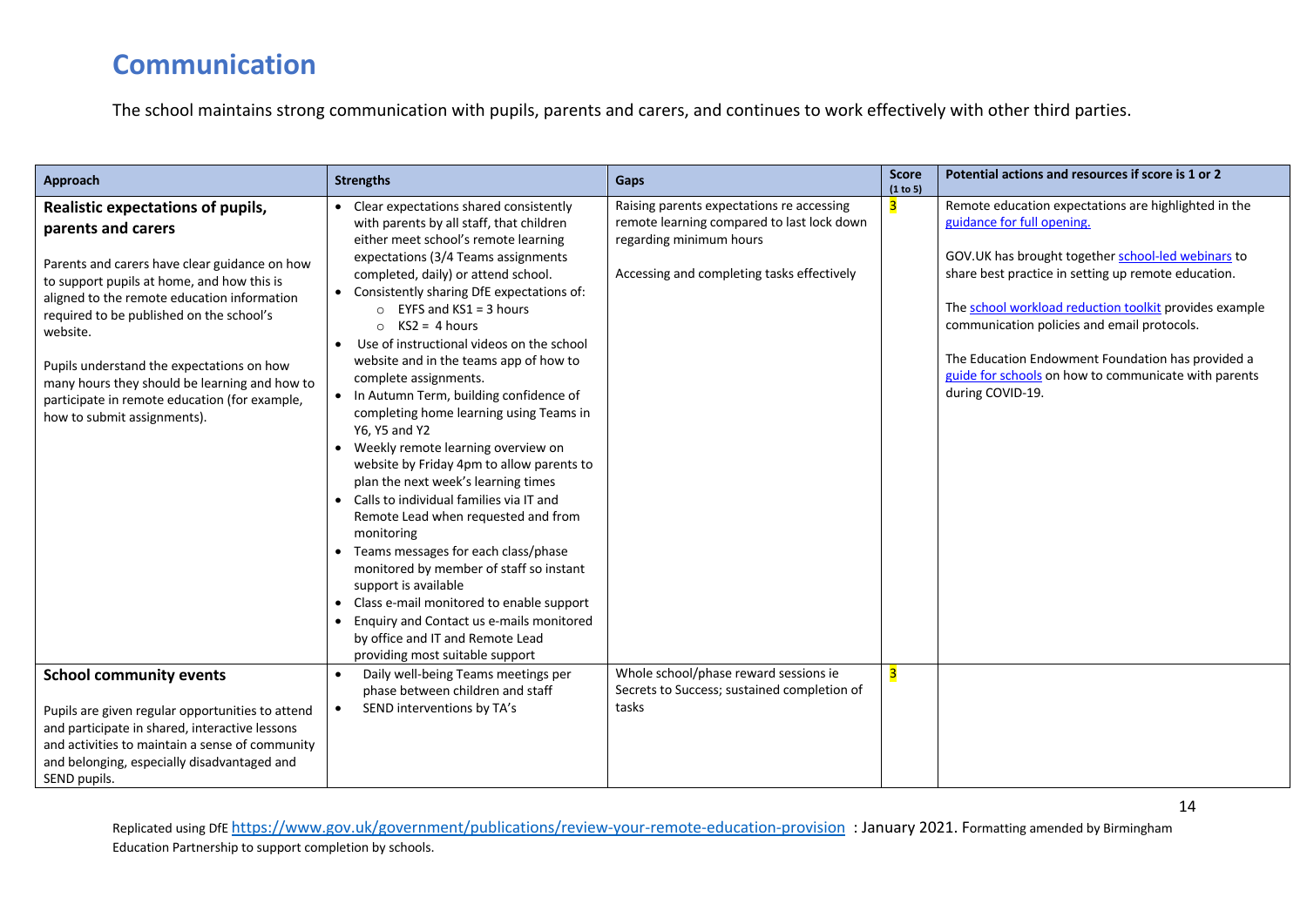# **Safeguarding and wellbeing**

Teachers and leaders understand how to maintain effective safeguarding arrangements whilst also providing high-quality remote education and supporting pupil wellbeing.

| Approach                                                                                                                                                                                                                                                                                                                          | <b>Strengths</b>                                                                                                                                                                                                                                                                                                                                                                                                                                                                                       | Gaps                                                                                                                                                                                                                                              | <b>Score</b><br>(1 to 5) | Potential actions and resources if score is 1 or 2                                                                                                                                                             |
|-----------------------------------------------------------------------------------------------------------------------------------------------------------------------------------------------------------------------------------------------------------------------------------------------------------------------------------|--------------------------------------------------------------------------------------------------------------------------------------------------------------------------------------------------------------------------------------------------------------------------------------------------------------------------------------------------------------------------------------------------------------------------------------------------------------------------------------------------------|---------------------------------------------------------------------------------------------------------------------------------------------------------------------------------------------------------------------------------------------------|--------------------------|----------------------------------------------------------------------------------------------------------------------------------------------------------------------------------------------------------------|
| <b>Ensuring safety</b><br>There are clear safeguarding protocols in place<br>to ensure pupils are safe during remote<br>education. It is essential to have and<br>communicate clear reporting routes so that<br>children, teachers, parents and carers can raise<br>any safeguarding concerns in relation to remote<br>education. | Online safety expectations shared with<br>children and parents via Online Safety<br>curriculum<br>Children and parents report any<br>unwelcome or unexpected issues via<br>contact us on website<br>School staff monitor Teams chats<br>School devices monitored by Securus as<br>usual<br>Parental controls information shared<br>when children in school and on the school<br>website<br>School reporting concerns updated to<br>include clear procedure for those working<br>in school and remotely | Parents may not apply parental controls<br>on home devices<br>Parents fail to monitor pupil's<br>ا •<br>appropriate use or lack expertise to do<br><b>SO</b>                                                                                      |                          | GOV.UK provides guidance on <b>Safeguarding and remote</b><br>education during coronavirus (COVID-19)<br>Schools should also refer to statutory guidance for schools<br>and colleges on safeguarding children. |
| <b>Online safety</b><br>If the school chooses to provide remote<br>education using live streaming and pre-<br>recorded videos, teachers understand how to<br>keep children safe whilst they are online.                                                                                                                           | Staff advised where possible to use their<br>own or Oak national pre-recorded videos<br>Where live streaming is occasionally used,<br>another member of staff must be present<br>either in person or via remote access<br>Live stream and record from suitable<br>room je not a bedroom<br>Remove family photos                                                                                                                                                                                        | Gaining consistent practice in a recent,<br>ever changing teaching media                                                                                                                                                                          |                          | GOV.UK provides guidance on:<br>Safeguarding and remote education during<br>coronavirus (COVID-19)<br>Teaching online safety in schools                                                                        |
| Wellbeing<br>Leaders, teachers and pupils are aware of how<br>to spot potential wellbeing or mental health<br>issues and how to respond.                                                                                                                                                                                          | Online and well-being monitoring calls<br>recorded on One Drive document and<br>shared with those staff who need to know<br>Safeguarding calls for vulnerable children<br>$\bullet$<br>at home by Inclusion Team<br>Any issues from any of monitoring sources<br>is placed on COPMS for DSL's to                                                                                                                                                                                                       | Parents not answering calls on mobiles or<br>changing the their contact details without<br>school knowing.<br>Children not attending live well-being<br>sessions for support and to see others in<br>their phase or class both remotely and those | 3                        | GOV.UK provides advice on supporting pupil wellbeing<br>during remote education.                                                                                                                               |